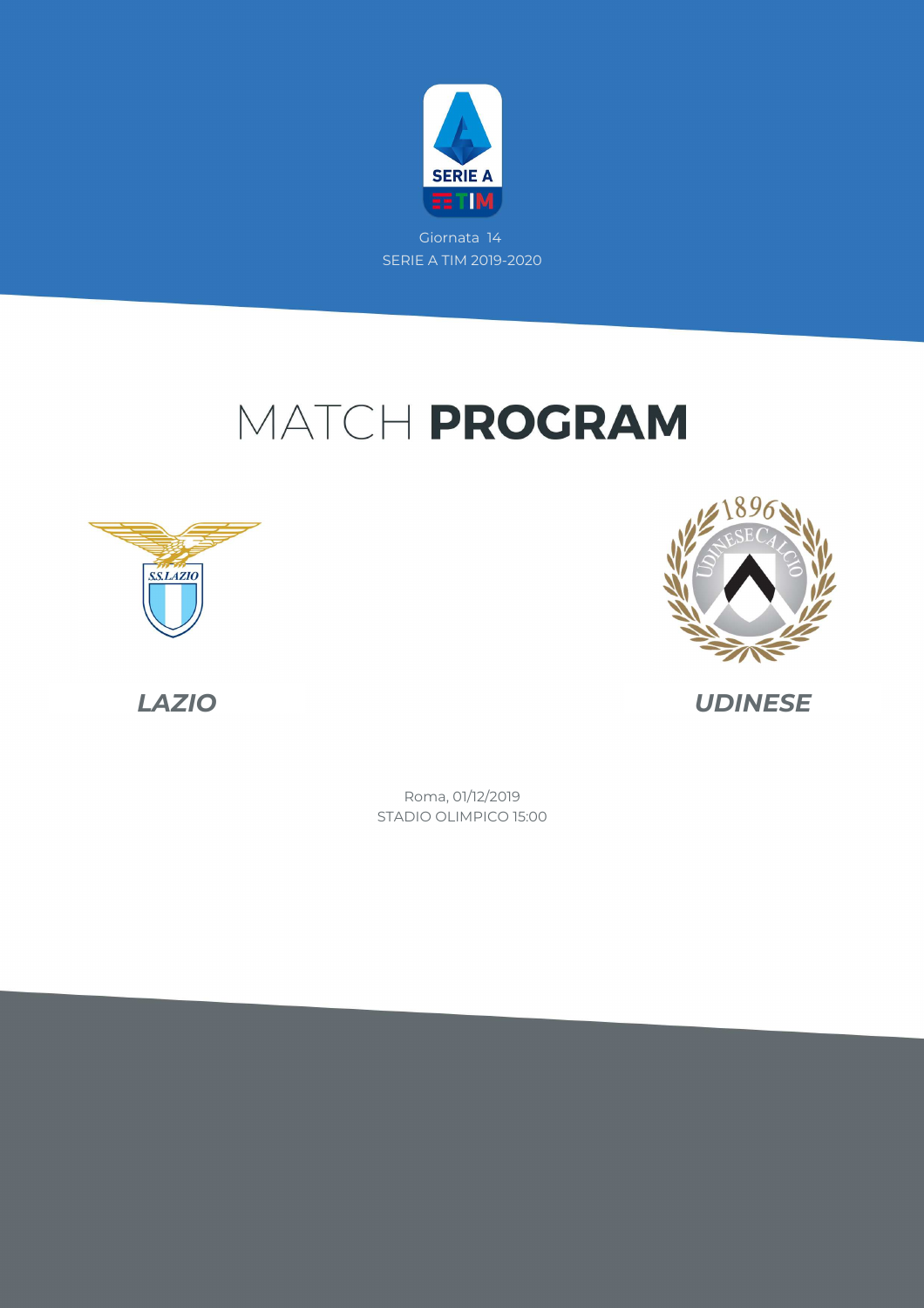

### *LAZIO UDINESE vs* Roma, 01/12/2019

STADIO OLIMPICO 15:00



## *RISULTATI STAGIONALI*

| <b>TOTALI</b>         | <b>PTI</b> | <b>GIOC</b> | <b>VINTE</b>     | <b>NULLE</b>   | <b>PERSE</b> | GF | <b>GS</b> | <b>DIFF.RETI</b>            |
|-----------------------|------------|-------------|------------------|----------------|--------------|----|-----------|-----------------------------|
| <b>LAZIO</b>          | 27         | 13          | $\boldsymbol{8}$ | 3              | 2            | 30 | 14        | $+16$                       |
| <b>UDINESE</b>        | 14         | 13          | 4                | $\mathbf{2}$   | Ly A         | 9  | 20        | $-11$                       |
| <b>CASA/TRASFERTA</b> | <b>PTI</b> | <b>GIOC</b> | <b>VINTE</b>     | <b>NULLE</b>   | <b>PERSE</b> | GF | <b>GS</b> | <b>MEDIA</b><br><b>GOAL</b> |
| <b>LAZIO</b>          | 14         | 6           | 4                | $\overline{2}$ | O            | 18 | 6         | $\overline{\mathbf{3}}$     |
| <b>UDINESE</b>        | 4          | 6           |                  |                | 4            | 5  | 12        | 0.8                         |

### *ULTIMI PRECEDENTI*

| 2018-19 25 \ G | <b>LAZIO</b>                                                        | <b>UDINESE</b>                              |         |
|----------------|---------------------------------------------------------------------|---------------------------------------------|---------|
| 17/04/2019     | 21'(1°T) F. CAICEDO, 24'(1°T)[A] SANDRO                             |                                             | $2 - 0$ |
| 2018-19 6 \ G  | <b>UDINESE</b>                                                      | <b>LAZIO</b>                                |         |
| 26/09/2018     | 35'(2°T)[A] M. BADELJ                                               | 16'(2°T) F. ACERBI, 21'(2°T) J. CORREA      | $1 - 2$ |
| 2017-18 31 \ G | <b>UDINESE</b>                                                      | <b>LAZIO</b>                                |         |
| 08/04/2018     | 13'(1°T) K. LASAGNA                                                 | 26'(1°T) C. IMMOBILE, 37'(1°T) LUIS ALBERTO | $1 - 2$ |
| 2017-18 12 \ G | <b>LAZIO</b>                                                        | <b>UDINESE</b>                              |         |
| 24/01/2018     | 22'(1°T)[A] SAMIR, 2'(2°T) NANI, 42'(2°T) FELIPE<br><b>ANDERSON</b> |                                             | $3-0$   |
| 2016-17 26 \ G | <b>LAZIO</b>                                                        | <b>UDINESE</b>                              |         |
| 26/02/2017     | 27'(2°T) C. IMMOBILE                                                |                                             | $7-0$   |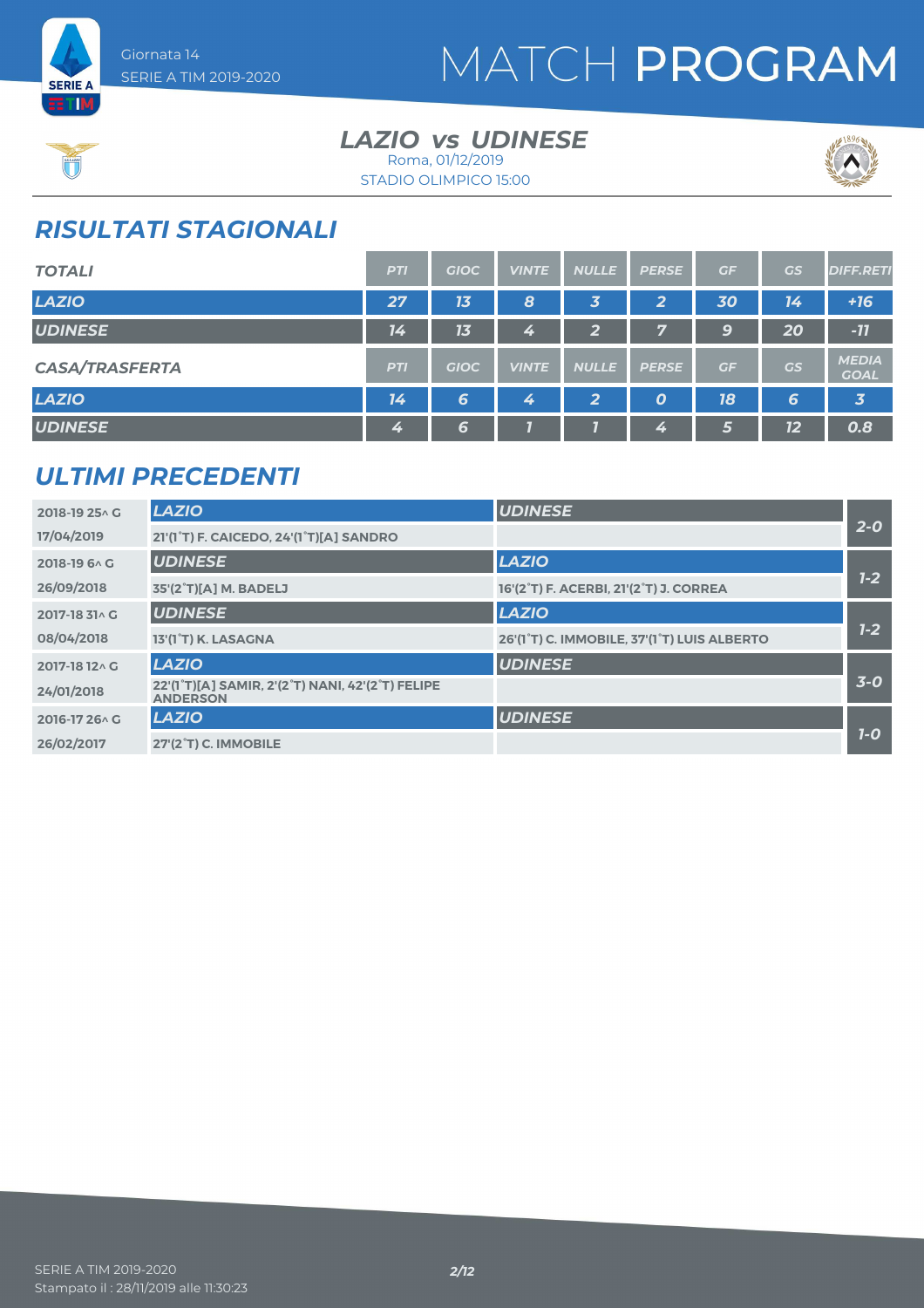



### *LAZIO UDINESE vs* Roma, 01/12/2019

STADIO OLIMPICO 15:00

# *ROSA DELLE SQUADRE*

|      | <b>LAZIO</b>                  | <b>PRES. A</b>      | <b>GOL A</b>     | <b>GOL 2019-20</b> | <b>PRES. 2019-20</b> | MIN. 2019-20     |
|------|-------------------------------|---------------------|------------------|--------------------|----------------------|------------------|
|      | <b>PORTIERI</b>               |                     |                  |                    |                      |                  |
|      | <b>1 THOMAS STRAKOSHA</b>     | 107                 | <b>128</b>       | 14                 | 13                   | 1248             |
|      | <b>23 GUIDO GUERRIERI</b>     | $\boldsymbol{\eta}$ | $\overline{3}$   | $\boldsymbol{O}$   | $\boldsymbol{o}$     | $\boldsymbol{o}$ |
|      | <b>24 SILVIO PROTO</b>        | $\overline{2}$      | 4                | $\boldsymbol{O}$   | O                    | O                |
|      | <b>51 ALESSIO FURLANETTO</b>  | $\boldsymbol{O}$    | $\boldsymbol{o}$ | $\boldsymbol{O}$   | $\boldsymbol{O}$     | $\boldsymbol{o}$ |
|      | 71 MARCO ALIA                 | $\boldsymbol{O}$    | 0                | $\boldsymbol{0}$   | O                    | O                |
|      | <b>DIFENSORI</b>              |                     |                  |                    |                      |                  |
|      | 3 LUIZ FELIPE                 | 45                  | $\mathbf{7}$     | $\boldsymbol{O}$   | 10                   | 733              |
|      | <b>5 JORDAN LUKAKU</b>        | 55                  | $\overline{1}$   | $\boldsymbol{O}$   | $\overline{2}$       | 82               |
|      | <b>13 NICOLO' ARMINI</b>      | $\overline{1}$      | 0                | $\boldsymbol{O}$   | O                    | O                |
|      | <b>14 RIZA DURMISI</b>        | 70                  | $\boldsymbol{0}$ | $\boldsymbol{O}$   | $\boldsymbol{O}$     | $\boldsymbol{o}$ |
| 15   | <b>BASTOS</b>                 | 56                  | 5                | O                  | 6                    | 351              |
|      | <b>26 STEFAN RADU</b>         | 288                 | 5                | $\overline{I}$     | 70                   | 943              |
|      | 27 TIAGO CASASOLA             | $\boldsymbol{0}$    | $\boldsymbol{o}$ | $\boldsymbol{O}$   | 0                    | O                |
|      | <b>33 FRANCESCO ACERBI</b>    | 237                 | 16               | $\overline{1}$     | 13                   | 1226             |
| 49   | <b>JORGE SILVA</b>            | O                   | O                | $\boldsymbol{O}$   | 0                    | O                |
|      | 52 LUCA FALBO                 | $\boldsymbol{O}$    | $\boldsymbol{0}$ | $\boldsymbol{O}$   | $\boldsymbol{O}$     | $\boldsymbol{o}$ |
|      | 53 ROBERTO DE ANGELIS DURANTE | $\boldsymbol{O}$    | $\pmb{o}$        | $\boldsymbol{o}$   | O                    | O                |
|      | <b>54 SERGIO KALAJ</b>        | $\boldsymbol{O}$    | $\boldsymbol{0}$ | $\boldsymbol{O}$   | $\boldsymbol{O}$     | $\boldsymbol{o}$ |
|      | <b>55 DAMIANO FRANCO</b>      | $\boldsymbol{O}$    | $\boldsymbol{O}$ | $\boldsymbol{O}$   | O                    | O                |
|      | <b>56 MARZIO PICA</b>         | $\boldsymbol{O}$    | $\boldsymbol{o}$ | $\boldsymbol{0}$   | $\boldsymbol{O}$     | $\boldsymbol{o}$ |
|      | <b>63 MATTIA PETRICCA</b>     | $\boldsymbol{O}$    | $\pmb{o}$        | $\boldsymbol{O}$   | O                    | O                |
|      | 93 DENIS VAVRO                | $\overline{2}$      | $\boldsymbol{O}$ | $\boldsymbol{O}$   | $\overline{2}$       | 71               |
|      | <b>CENTROCAMPISTI</b>         |                     |                  |                    |                      |                  |
|      | <b>4 GIL PATRIC</b>           | 60                  | 0                | $\boldsymbol{O}$   | 6                    | 454              |
|      | <b>6 LUCAS LEIVA</b>          | 73                  | $\overline{2}$   | $\boldsymbol{O}$   | 70                   | 771              |
|      | <b>7 VALON BERISHA</b>        | 70                  | $\boldsymbol{o}$ | $\pmb{o}$          | $\overline{2}$       | 31               |
| 70 I | <b>LUIS ALBERTO</b>           | 83                  | $17\,$           | $\overline{1}$     | 13                   | 1218             |
|      | <b>16 MARCO PAROLO</b>        | 315                 | 43               | $\boldsymbol{0}$   | 77                   | 529              |
|      | <b>19 SENAD LULIC</b>         | 258                 | 28               | $\boldsymbol{O}$   | 12                   | 1028             |
|      | 21 SERGEJ MILINKOVIC-SAVIC    | 138                 | 24               | $\overline{2}$     | 13                   | 1016             |
|      | <b>22 JONY</b>                | 4                   | $\boldsymbol{O}$ | $\boldsymbol{O}$   | 4                    | 138              |
|      | <b>28 ANDRE' ANDERSON</b>     | 0                   | 0                | $\boldsymbol{0}$   | 0                    | O                |
|      | 29 MANUEL LAZZARI             | 77                  | 2                | $\boldsymbol{O}$   | 8                    | 752              |
|      | <b>32 DANILO CATALDI</b>      | 706                 | 5                | O                  | 5                    | <b>199</b>       |
|      | <b>34 BOBBY ADEKANYE</b>      | $\mathbf{I}$        | $\boldsymbol{O}$ | $\boldsymbol{O}$   | $\mathbf{7}$         | 4                |
|      | <b>57 FABIO FRANCUCCI</b>     | 0                   | 0                | 0                  | 0                    | 0                |
|      | <b>58 EMILIANO SHOTI</b>      | $\boldsymbol{O}$    | $\boldsymbol{O}$ | $\boldsymbol{O}$   | $\boldsymbol{o}$     | $\boldsymbol{o}$ |
|      | <b>59 MARCO BERTINI</b>       | $\pmb{o}$           | $\pmb{o}$        | $\pmb{o}$          | O                    | O                |
|      | <b>60 ALESSANDRO CERBARA</b>  | $\boldsymbol{O}$    | $\boldsymbol{o}$ | $\boldsymbol{o}$   | 0                    | $\boldsymbol{o}$ |
|      | <b>61 NICOLO' CESARONI</b>    | 0                   | 0                | 0                  | 0                    | 0                |
|      | <b>77 ADAM MARUSIC</b>        | 64                  | 5                | $\overline{I}$     | 6                    | 445              |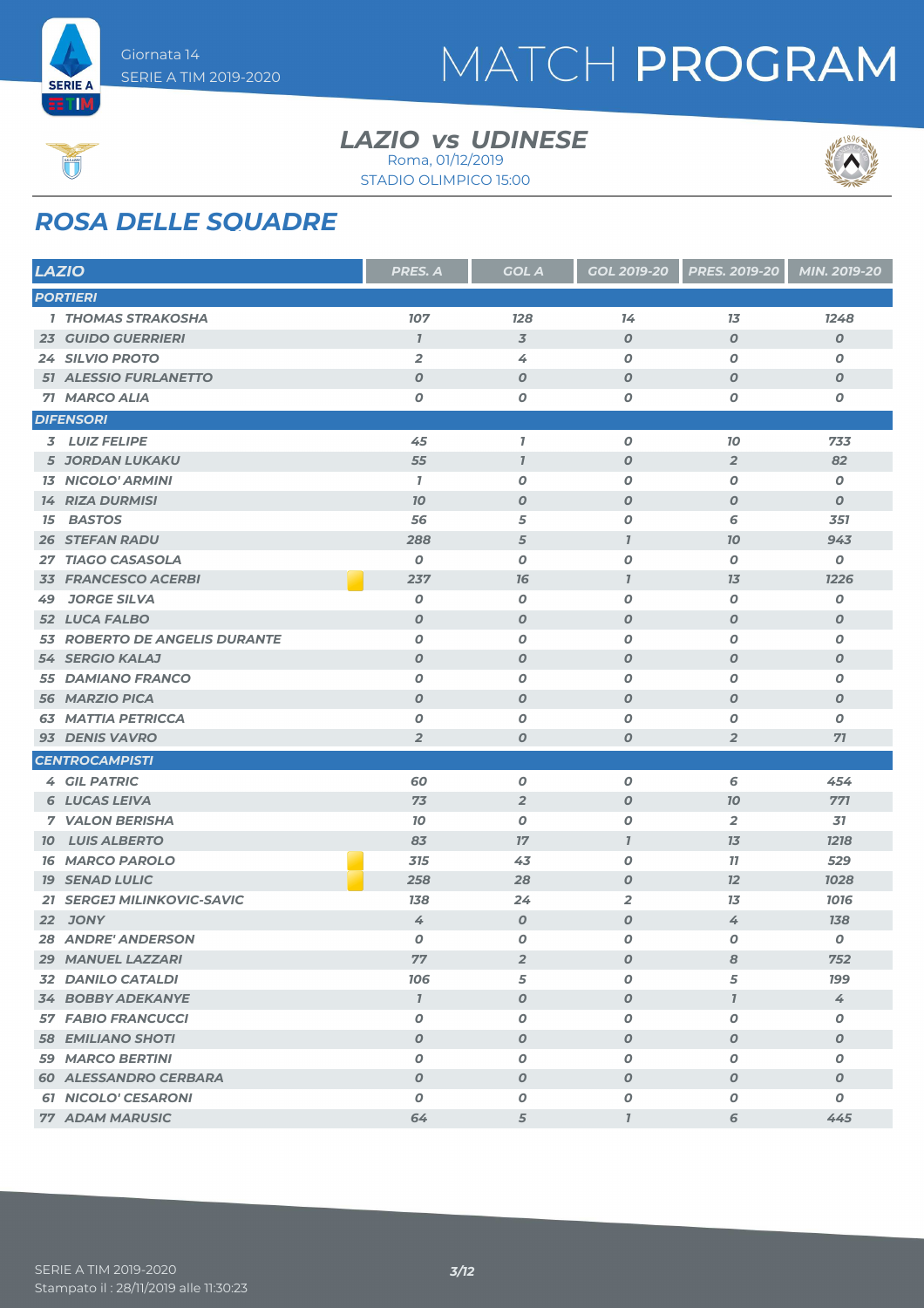

### *LAZIO UDINESE vs*

STADIO OLIMPICO 15:00 Roma, 01/12/2019



| <b>ATTACCANTI</b>        |     |                |    |    |             |
|--------------------------|-----|----------------|----|----|-------------|
| <b>11 JOAQUIN CORREA</b> | 78  | 14             | 6  | 13 | <b>1019</b> |
| <b>17 CIRO IMMOBILE</b>  | 201 | 714            | 15 | 13 | 1087        |
| <b>20 FELIPE CAICEDO</b> | 59  | 1 <sub>3</sub> | 2  | Q  | 344         |
| <b>62 MATTIA RUSSO</b>   |     | Ο              | O  |    | Ο           |
| <b>65 LUCA MOSCHINI</b>  |     | Ο              |    |    | Ο           |
| <b>STAFF TECNICO</b>     |     |                |    |    |             |

*SIMONE INZAGHI*

*Diffidato*

**SERIE A ET M** 

 $\overline{\mathbf{C}(\mathbf{C})}$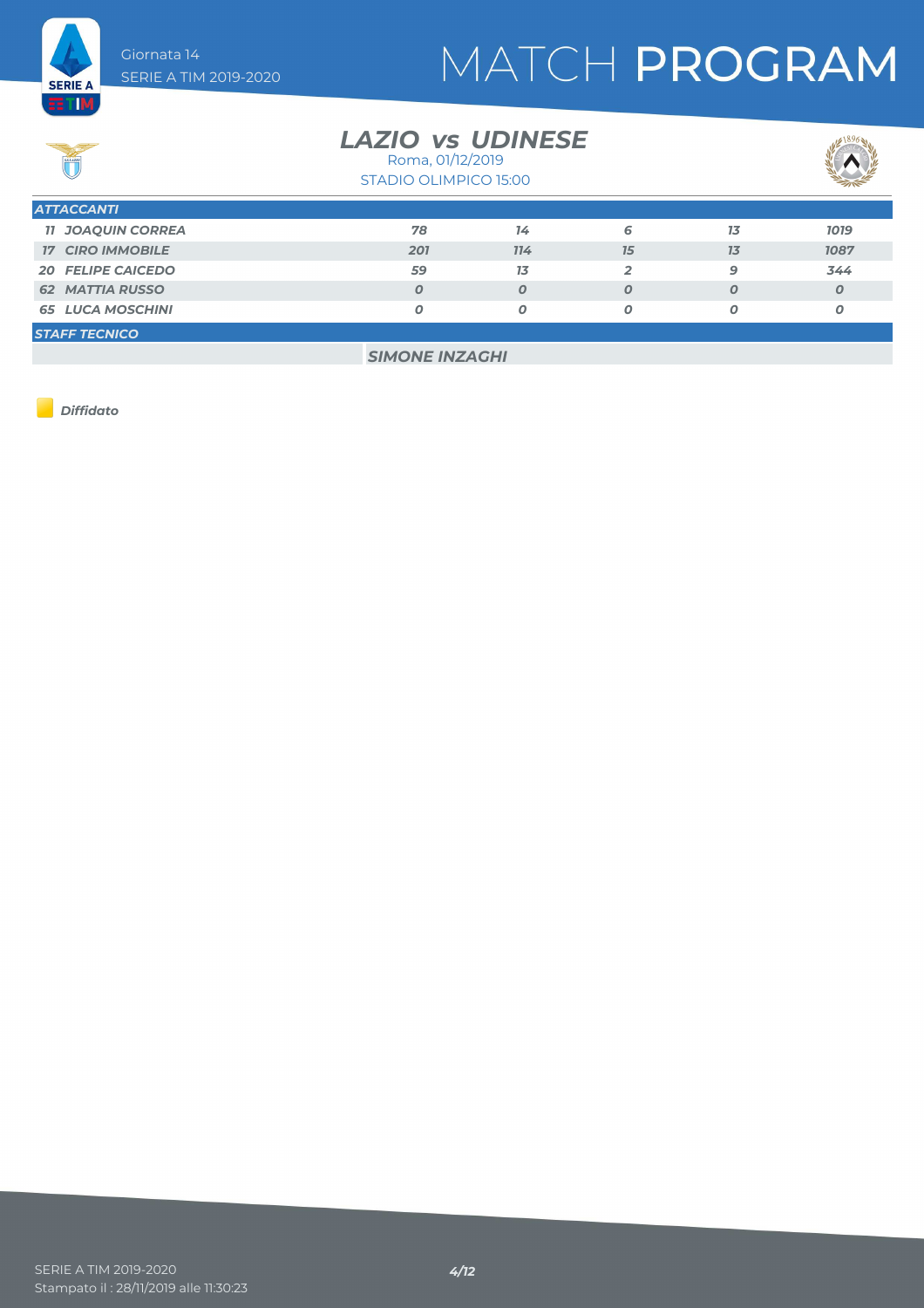

 $\bigcirc$ 

# MATCH PROGRAM

### *LAZIO UDINESE vs*

STADIO OLIMPICO 15:00 Roma, 01/12/2019



| <b>UDINESE</b>                | <b>PRES. A</b>    | <b>GOL A</b>     | <b>GOL 2019-20</b> | <b>PRES. 2019-20</b> | MIN. 2019-20     |
|-------------------------------|-------------------|------------------|--------------------|----------------------|------------------|
| <b>PORTIERI</b>               |                   |                  |                    |                      |                  |
| <b>1 JUAN MUSSO</b>           | 42                | 60               | 20                 | 13                   | 1260             |
| <b>27 SAMUELE PERISAN</b>     | $\boldsymbol{O}$  | $\boldsymbol{0}$ | $\boldsymbol{O}$   | $\boldsymbol{O}$     | $\boldsymbol{0}$ |
| <b>31 MANUEL GASPARINI</b>    | $\boldsymbol{O}$  | $\boldsymbol{O}$ | $\boldsymbol{O}$   | O                    | $\boldsymbol{O}$ |
| 88 NICOLAS                    | 37                | 76               | $\boldsymbol{O}$   | $\boldsymbol{O}$     | $\boldsymbol{O}$ |
| <b>DIFENSORI</b>              |                   |                  |                    |                      |                  |
| 2 FRANCISCO SIERRALTA         | 6                 | $\boldsymbol{O}$ | 0                  | 0                    | $\boldsymbol{o}$ |
| 3 SAMIR                       | 85                | 5                | $\boldsymbol{O}$   | $\overline{9}$       | 870              |
| <b>4 NICHOLAS OPOKU</b>       | 79                | $\boldsymbol{0}$ | 0                  | 7                    | 514              |
| <b>5 WILLIAM EKONG</b>        | 46                | $\boldsymbol{O}$ | $\boldsymbol{0}$   | 77                   | 1064             |
| <b>17 BRAM NUYTINCK</b>       | 57                | $\mathbf{7}$     | $\boldsymbol{O}$   | 3                    | 293              |
| <b>18 HIDDE TER AVEST</b>     | 17                | $\boldsymbol{O}$ | $\boldsymbol{O}$   | 4                    | $171$            |
| <b>19 JENS STRYGER LARSEN</b> | 75                | $\overline{2}$   | 0                  | 9                    | 835              |
| <b>50 RODRIGO BECAO</b>       | 77                | $\mathbf{I}$     | $\mathbf{I}$       | 77                   | 923              |
| <b>87 SEBASTIAN DE MAIO</b>   | 145               | $\overline{7}$   | $\boldsymbol{o}$   | 5                    | 375              |
| <b>CENTROCAMPISTI</b>         |                   |                  |                    |                      |                  |
| <b>6 SEKO FOFANA</b>          | 88                | 10               | $\boldsymbol{O}$   | 8                    | 509              |
| 8 MATO JAJALO                 | 107               | $\overline{2}$   | $\boldsymbol{O}$   | 12                   | 1071             |
| <b>10 RODRIGO DE PAUL</b>     | <b>117</b>        | 78               | $\mathbf{I}$       | 70                   | 803              |
| <b>WALACE</b><br>77           | $\overline{7}$    | $\boldsymbol{O}$ | $\boldsymbol{O}$   | $\overline{7}$       | 340              |
| <b>12 KEN SEMA</b>            | 12                | $\mathbf{I}$     | $\mathbf{I}$       | 12                   | 1035             |
| <b>38 ROLANDO MANDRAGORA</b>  | 89                | 5                | $\boldsymbol{o}$   | 12                   | 955              |
| <b>60 JAN KUBALA</b>          | $\boldsymbol{0}$  | $\boldsymbol{O}$ | $\boldsymbol{o}$   | 0                    | $\boldsymbol{o}$ |
| <b>61 MARCO BALLARINI</b>     | $\boldsymbol{0}$  | $\boldsymbol{O}$ | $\boldsymbol{O}$   | $\boldsymbol{O}$     | $\boldsymbol{0}$ |
| <b>72 ANTONIN BARAK</b>       | 47                | $\overline{7}$   | $\boldsymbol{o}$   | 5                    | 189              |
| <b>ATTACCANTI</b>             |                   |                  |                    |                      |                  |
| <b>7 STEFANO OKAKA</b>        | <b>130</b>        | 25               | 3                  | 9                    | 646              |
| <b>15 KEVIN LASAGNA</b>       | 774               | 25               | $\overline{2}$     | 13                   | 941              |
| 23 IGNACIO PUSSETTO           | 42                | 4                | 0                  | $\overline{7}$       | 258              |
| <b>30 ILIJA NESTOROVSKI</b>   | 47                | 12               | $\mathbf{I}$       | 70                   | 513              |
| <b>40 EMANUELE ROVINI</b>     | $\boldsymbol{o}$  | $\boldsymbol{o}$ | 0                  | 0                    | $\boldsymbol{o}$ |
| 91 LUKASZ TEODORCZYK          | 20                | $\overline{1}$   | 0                  | 4                    | 41               |
| <b>STAFF TECNICO</b>          |                   |                  |                    |                      |                  |
|                               | <b>LUCA GOTTI</b> |                  |                    |                      |                  |

*Squalificato*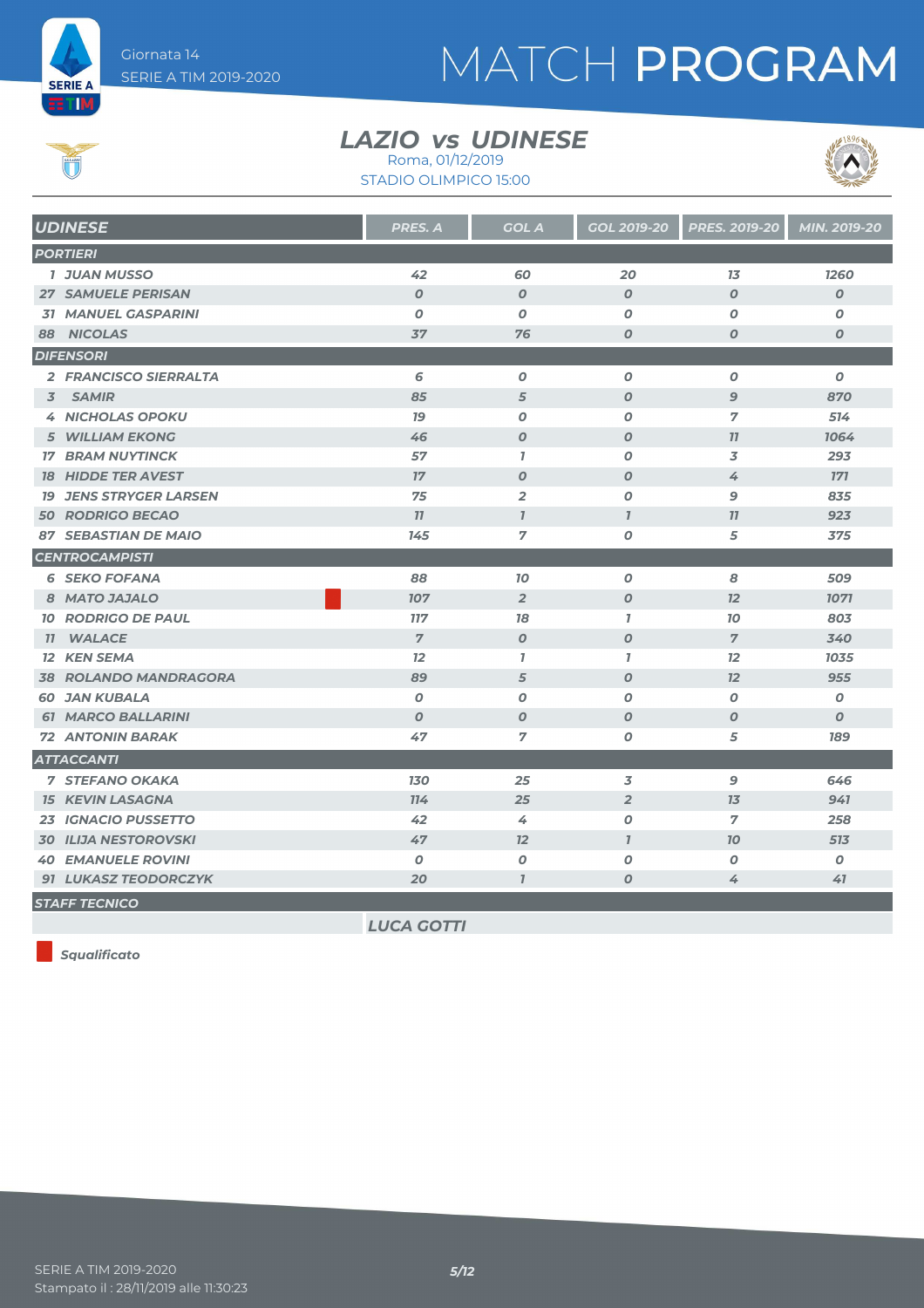**SERIE A ETIM** 

### *LAZIO UDINESE vs* Roma, 01/12/2019

STADIO OLIMPICO 15:00



# *RENDIMENTO RECENTE*

| <b>LAZIO</b>        |                                                                                                                                  |                                             |         |
|---------------------|----------------------------------------------------------------------------------------------------------------------------------|---------------------------------------------|---------|
| <b>13^ GIORNATA</b> | <b>SASSUOLO</b>                                                                                                                  | <b>LAZIO</b>                                |         |
| 24/11/2019          | 45'(1 <sup>°</sup> T) F. CAPUTO                                                                                                  | 34'(1°T) C. IMMOBILE, 46'(2°T) F. CAICEDO   | $1 - 2$ |
| 12^ GIORNATA        | <b>LAZIO</b>                                                                                                                     | <b>LECCE</b>                                |         |
| 10/11/2019          | 30'(1°T) J. CORREA, 17'(2°T) S. MILINKOVIC-SAVIC,<br>33'(2°T) C. IMMOBILE, 35'(2°T) J. CORREA                                    | 40'(1°T) G. LAPADULA, 40'(2°T) A. LA MANTIA | $4 - 2$ |
| <b>11^ GIORNATA</b> | <b>MILAN</b>                                                                                                                     | <b>LAZIO</b>                                |         |
| 03/11/2019          | 28'(1 <sup>°</sup> T)[A] BASTOS                                                                                                  | 25'(1°T) C. IMMOBILE, 38'(2°T) J. CORREA    | $7-2$   |
| 10^ GIORNATA        | <b>LAZIO</b>                                                                                                                     | <b>TORINO</b>                               |         |
| 30/10/2019          | 25'(1 <sup>°</sup> T) F. ACERBI, 33'(1 <sup>°</sup> T) C. IMMOBILE, 25'(2 <sup>°</sup> T) C.<br>IMMOBILE, 45'(2°T)[A] A. BELOTTI |                                             | $4 - 0$ |
| 9^ GIORNATA         | <b>FIORENTINA</b>                                                                                                                | <b>LAZIO</b>                                |         |
| 27/10/2019          | <b>28'(1<sup>°</sup>T) F. CHIESA</b>                                                                                             | 22'(1°T) J. CORREA, 44'(2°T) C. IMMOBILE    | $7-2$   |
|                     |                                                                                                                                  |                                             |         |

### *UDINESE*

| <b>13^ GIORNATA</b> | <b>SAMPDORIA</b>                                                                                                                                                                              | <b>UDINESE</b>                                                                                     |         |
|---------------------|-----------------------------------------------------------------------------------------------------------------------------------------------------------------------------------------------|----------------------------------------------------------------------------------------------------|---------|
| 24/11/2019          | 51'(1°T) M. GABBIADINI, 30'(2°T) G. RAMIREZ                                                                                                                                                   | 29'(1°T) I. NESTOROVSKI                                                                            | $2 - 7$ |
| 12^ GIORNATA        | <b>UDINESE</b>                                                                                                                                                                                | <b>SPAL</b>                                                                                        |         |
| 10/11/2019          |                                                                                                                                                                                               |                                                                                                    | $O-O$   |
| <b>11^ GIORNATA</b> | <b>GENOA</b>                                                                                                                                                                                  | <b>UDINESE</b>                                                                                     |         |
| 03/11/2019          | 22'(1 <sup>°</sup> T) G. PANDEV                                                                                                                                                               | 32'(1°T) R. DE PAUL, 42'(2°T) K. SEMA, 49'(2°T) K.<br><b>LASAGNA</b>                               | $7 - 3$ |
| <b>10^ GIORNATA</b> | <b>UDINESE</b>                                                                                                                                                                                | <b>ROMA</b>                                                                                        |         |
| 30/10/2019          |                                                                                                                                                                                               | 14'(1°T) N. ZANIOLO, 6'(2°T) C. SMALLING, 9'(2°T) J.<br>KLUIVERT, 21'(2 <sup>°</sup> T) A. KOLAROV | $0 - 4$ |
| 9^ GIORNATA         | <b>ATALANTA</b>                                                                                                                                                                               | <b>UDINESE</b>                                                                                     |         |
| 27/10/2019          | 21'(1 <sup>°</sup> T) J. ILICIC, 35'(1 <sup>°</sup> T) L. MURIEL, 43'(1 <sup>°</sup> T) J. ILICIC,<br>3'(2°T) L. MURIEL, 7'(2°T) M. PASALIC, 30'(2°T) L. MURIEL,<br><b>38'(2°T) D. TRAORE</b> | 12'(1 <sup>°</sup> T) S. OKAKA                                                                     | $7 - 7$ |

| <b>CONFRONTO SQUADRE (Valori medi)</b> | <b>LAZIO</b> | <b>UDINESE</b> |
|----------------------------------------|--------------|----------------|
| <b>Goal Fatti</b>                      | 2.31         | 0.69           |
| <b>Goal Subiti</b>                     | <b>1.08</b>  | 1.54           |
| <b>Tiri totali</b>                     | 13.08        | 8.62           |
| <b>Tiri in porta</b>                   | 8.15         | 4.46           |
| <b>Assist</b>                          | 1.85         | 0.54           |
| Azioni di attacco                      | 52.23        | 40.69          |
| <b>Passaggi riusciti</b>               | 420          | 330            |
| Passaggi riusciti %                    | 83%          | 79%            |
| <b>Falli Fatti</b>                     | 11.38        | 14.69          |
| <b>Falli Subiti</b>                    | 10.46        | 11.08          |
| <b>Baricentro</b>                      | 51m          | 47.93m         |
| <b>Passaggi Chiave</b>                 | 5            | 2.77           |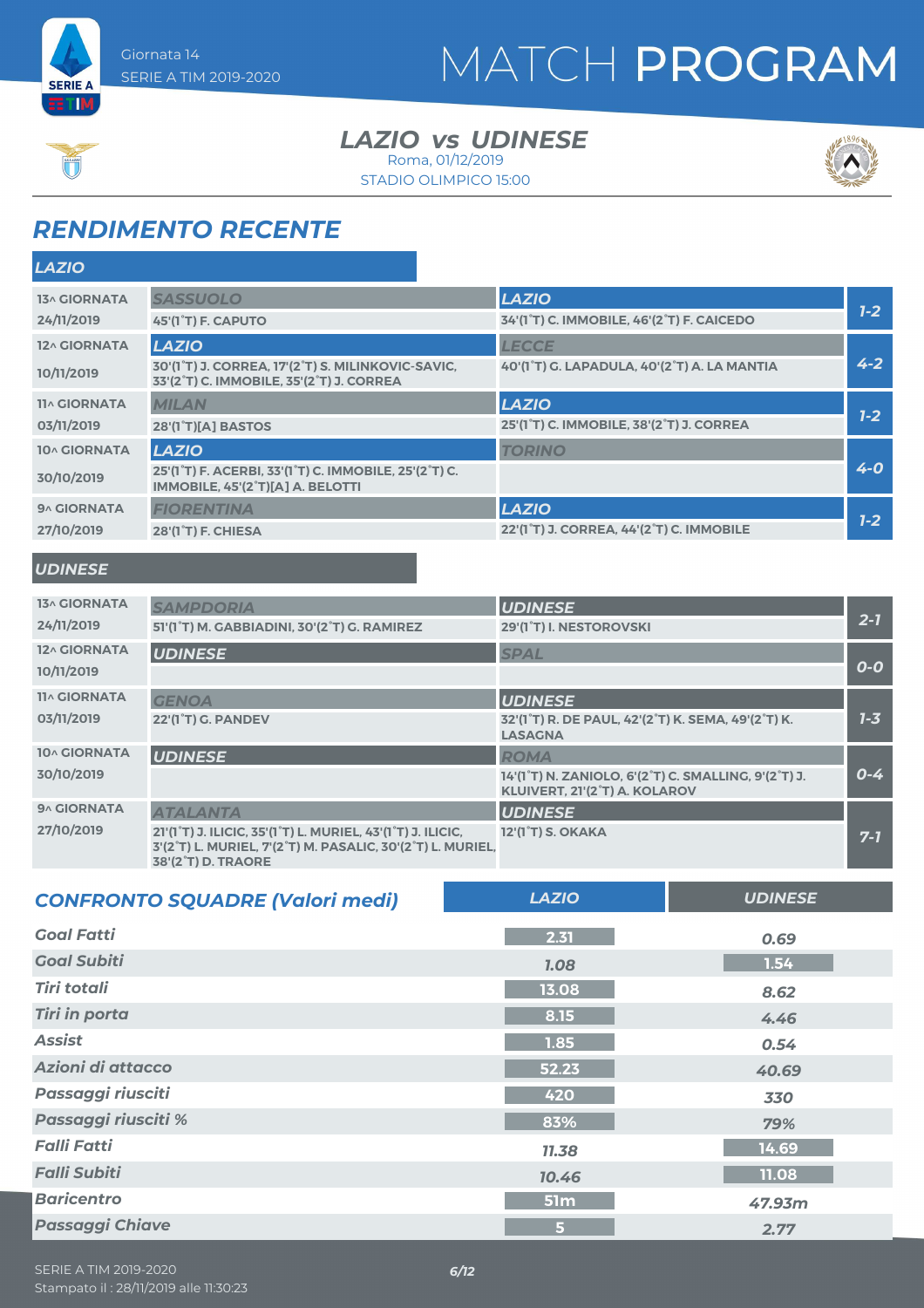**SERIE A** ETIM

# MATCH PROGRAM

#### *LAZIO UDINESE vs* Roma, 01/12/2019

STADIO OLIMPICO 15:00



### *RENDIMENTO ATLETICO \**

| <b>LAZIO</b>                                                                                  | Pres. (Min.) | Media (km)           | <b>Media</b><br>print (Km) | <b>UDINESE</b>              | Pres. (Min.) | Media (km) | <b>Media</b><br>Sprint (Km) |
|-----------------------------------------------------------------------------------------------|--------------|----------------------|----------------------------|-----------------------------|--------------|------------|-----------------------------|
| <b>10 LUIS ALBERTO</b>                                                                        | 13 (1218')   | 10.745               | 0.906                      | 8 M. JAJALO                 | 12 (1071')   | 10.695     | 0.644                       |
| 29 M. LAZZARI                                                                                 | 8 (752')     | 10.638               | 1.278                      | <b>17</b> B. NUYTINCK       | 3(293)       | 10.49      | 0.47                        |
| 33 F. ACERBI                                                                                  | 13 (1226')   | 10.594               | 0.776                      | <b>19</b> J. STRYGER LARSEN | 9(835)       | 10.33      | 0.919                       |
| <b>26</b> S. RADU                                                                             | 10(943)      | 10.301               | 0.702                      | 38 R. MANDRAGORA            | 12 (955')    | 10.312     | 0.82                        |
| 17 C. IMMOBILE                                                                                | 13 (1087')   | 10.038               | 1.05                       | 10 R. DE PAUL               | 10 (803')    | 10.176     | 1.104                       |
| 21 S. MILINKOVIC-SAVIC                                                                        | 13 (1016')   | 10.005               | 0.68                       | <b>12</b> K. SEMA           | 12 (1035')   | 10.061     | 0.912                       |
| 6 L. LEIVA                                                                                    | 10(771)      | 9.806                | 0.635                      | 5 W. EKONG                  | 11(1064)     | 9.648      | 0.503                       |
| <b>3</b> LUIZ FELIPE                                                                          | 10(733)      | 9.628                | 0.67                       | <b>3</b> SAMIR              | 9(870)       | 9.643      | 0.765                       |
| <b>19</b> S. LULIC                                                                            | 12 (1028')   | 9.512                | 0.809                      | <b>50 R. BECAO</b>          | 11(923')     | 9.634      | 0.567                       |
| <b>11</b> J. CORREA                                                                           | 13 (1019')   | 9.466                | 0.977                      | 4 N. OPOKU                  | 7(514)       | 9.409      | 0.705                       |
| 77 A. MARUSIC                                                                                 | 6(445)       | 9.331                | 1.099                      | <b>15</b> K. LASAGNA        | 13(941)      | 9.28       | 0.894                       |
| 4 G. PATRIC                                                                                   | 6(454)       | 8.91                 | 0.645                      | <b>11 WALACE</b>            | 7(340)       | 9.054      | 0.611                       |
| <b>16</b> M. PAROLO                                                                           | 11(529')     | 8.6                  | 0.694                      | 87 S. DE MAIO               | 5(375)       | 8.962      | 0.434                       |
| <b>22</b> JONY                                                                                | 4(138)       | 8.149                | 0.764                      | <b>6</b> S. FOFANA          | 8 (509')     | 8.926      | 0.853                       |
| <b>15 BASTOS</b>                                                                              | 6(351)       | 7.649                | 0.55                       | 7S. OKAKA                   | 9(646)       | 8.559      | 0.704                       |
| 32 D. CATALDI                                                                                 | 5 (199')     | 6.821                | 0.538                      | 30 I. NESTOROVSKI           | 10(513)      | 7.523      | 0.513                       |
| 20 F. CAICEDO                                                                                 | 9(344)       | 5.394                | 0.382                      | 18 H. TER AVEST             | 4(171)       | 6.262      | 0.679                       |
| <b>93</b> D. VAVRO                                                                            | 2(71)        | 4.59                 | 0.372                      | 72 A. BARAK                 | 5 (189')     | 6.13       | 0.596                       |
| 5J. LUKAKU                                                                                    | 2(82)        | 4.525                | 0.638                      | 23 I. PUSSETTO              | 7(258)       | 5.878      | 0.545                       |
| <b>7</b> V. BERISHA                                                                           | 2(31)        | 2.295                | 0.451                      | 91 L. TEODORCZYK            | 4(41)        | 1.549      | 0.134                       |
| $\bullet \rightarrow \bullet \bullet \bullet \bullet \bullet \bullet \bullet \bullet \bullet$ | $-1$ $(1)$   | $\sim$ $\sim$ $\sim$ |                            |                             |              |            |                             |

B. ADEKANYE 1(4') 0.596 0.041

\* Le informazioni riportate sul Rendimento Atletico sono da intendersi riferite al periodo di permanenza nella squadra corrente.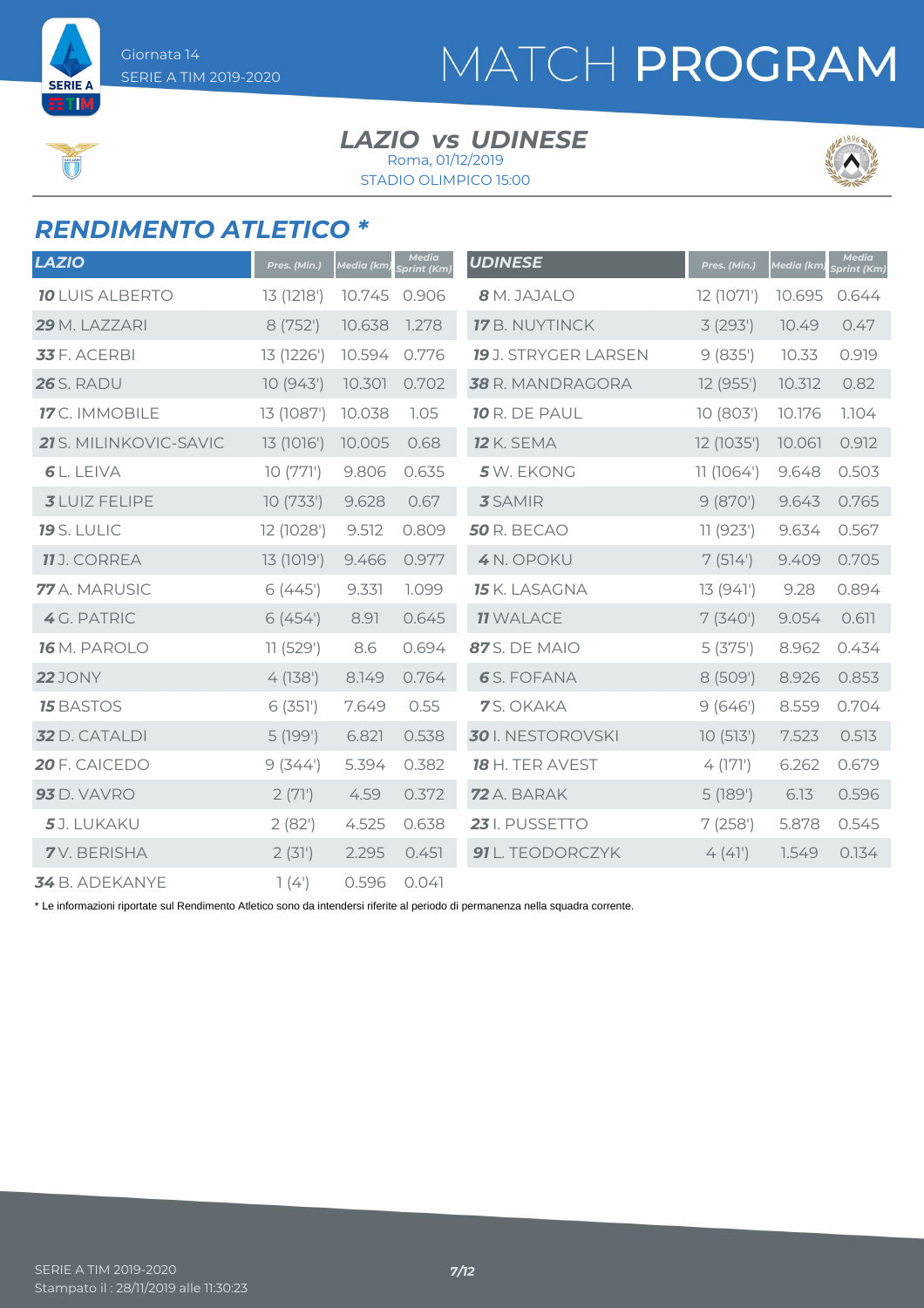**SERIE A ETIM** 

### *LAZIO UDINESE vs* Roma, 01/12/2019

STADIO OLIMPICO 15:00



## *GLI INCONTRI DELLA 14 ^ GIORNATA*

| <b>BRESCIA</b>       | <b>ATALANTA</b>  | 30/11/2019 15:00 |
|----------------------|------------------|------------------|
| <b>GENOA</b>         | <b>TORINO</b>    | 30/11/2019 18:00 |
| <b>FIORENTINA</b>    | <b>LECCE</b>     | 30/11/2019 20:45 |
| <b>JUVENTUS</b>      | <b>SASSUOLO</b>  | 01/12/2019 12:30 |
| <b>INTER</b>         | <b>SPAL</b>      | 01/12/2019 15:00 |
| <b>LAZIO</b>         | <b>UDINESE</b>   | 01/12/2019 15:00 |
| <b>PARMA</b>         | <b>MILAN</b>     | 01/12/2019 15:00 |
| <b>NAPOLI</b>        | <b>BOLOGNA</b>   | 01/12/2019 18:00 |
| <b>HELLAS VERONA</b> | <b>ROMA</b>      | 01/12/2019 20:45 |
| <b>CAGLIARI</b>      | <b>SAMPDORIA</b> | 02/12/2019 20:45 |

### *CLASSIFICA SERIE A*

|                      | <b>PTI</b>       | <b>GIOC</b> | <b>VINTE</b>     | <b>NULLE</b>            | <b>PERSE</b>            | GF           | GS        | <b>DIFF.RETI</b> |
|----------------------|------------------|-------------|------------------|-------------------------|-------------------------|--------------|-----------|------------------|
| <b>JUVENTUS</b>      | 35               | 13          | 11               | $\overline{2}$          | $\boldsymbol{O}$        | 23           | <b>10</b> | $+13$            |
| <b>INTER</b>         | 34               | 13          | 11               | $\overline{I}$          | $\overline{I}$          | 29           | 12        | $+17$            |
| <b>LAZIO</b>         | 27               | 13          | $\boldsymbol{8}$ | $\overline{\mathbf{3}}$ | $\overline{2}$          | 30           | 14        | $+16$            |
| <b>CAGLIARI</b>      | 25               | 13          | $\overline{7}$   | 4                       | $\overline{2}$          | 25           | 14        | $+77$            |
| <b>ROMA</b>          | 25               | 13          | $\overline{7}$   | 4                       | $\overline{2}$          | 23           | 14        | $+9$             |
| <b>ATALANTA</b>      | 22               | 13          | 6                | 4                       | $\overline{3}$          | 31           | 21        | $+70$            |
| <b>NAPOLI</b>        | 20               | 13          | 5                | 5                       | $\overline{\mathbf{3}}$ | 22           | 76        | $+6$             |
| <b>PARMA</b>         | 18               | 13          | 5                | $\overline{3}$          | $\overline{5}$          | 20           | 17        | $+3$             |
| <b>HELLAS VERONA</b> | 18               | 13          | 5                | $\overline{3}$          | 5                       | 11           | 11        | $\boldsymbol{O}$ |
| <b>FIORENTINA</b>    | 16               | 13          | 4                | 4                       | $\sqrt{5}$              | 18           | 20        | $-2$             |
| <b>TORINO</b>        | 14               | 13          | 4                | $\overline{2}$          | $\overline{7}$          | 15           | 20        | $-5$             |
| <b>MILAN</b>         | 14               | 13          | $\overline{4}$   | $\overline{2}$          | $\overline{7}$          | 12           | 17        | $-5$             |
| <b>UDINESE</b>       | 14               | 13          | 4                | $\overline{\mathbf{2}}$ | 7                       | $\mathbf{9}$ | 20        | $-77$            |
| <b>SASSUOLO</b>      | 13               | 12          | 4                | $\bf{7}$                | $\overline{7}$          | 22           | 23        | $-7$             |
| <b>BOLOGNA</b>       | 13               | 13          | $\overline{3}$   | 4                       | 6                       | 78           | 22        | $-4$             |
| <b>SAMPDORIA</b>     | 12               | 13          | $\overline{3}$   | $\overline{3}$          | $\overline{7}$          | 9            | 20        | $-11$            |
| <b>LECCE</b>         | 11               | 13          | $\overline{2}$   | 5                       | 6                       | 17           | 27        | $-10$            |
| <b>GENOA</b>         | 70               | 13          | $\overline{2}$   | 4                       | $\overline{7}$          | 15           | 27        | $-12$            |
| <b>SPAL</b>          | $\boldsymbol{9}$ | 13          | $\overline{2}$   | $\overline{\mathbf{3}}$ | 8                       | 8            | <b>19</b> | $-11$            |
| <b>BRESCIA</b>       | $\overline{7}$   | 12          | $\overline{2}$   | $\mathbf{I}$            | $\mathbf{9}$            | 10           | 23        | $-13$            |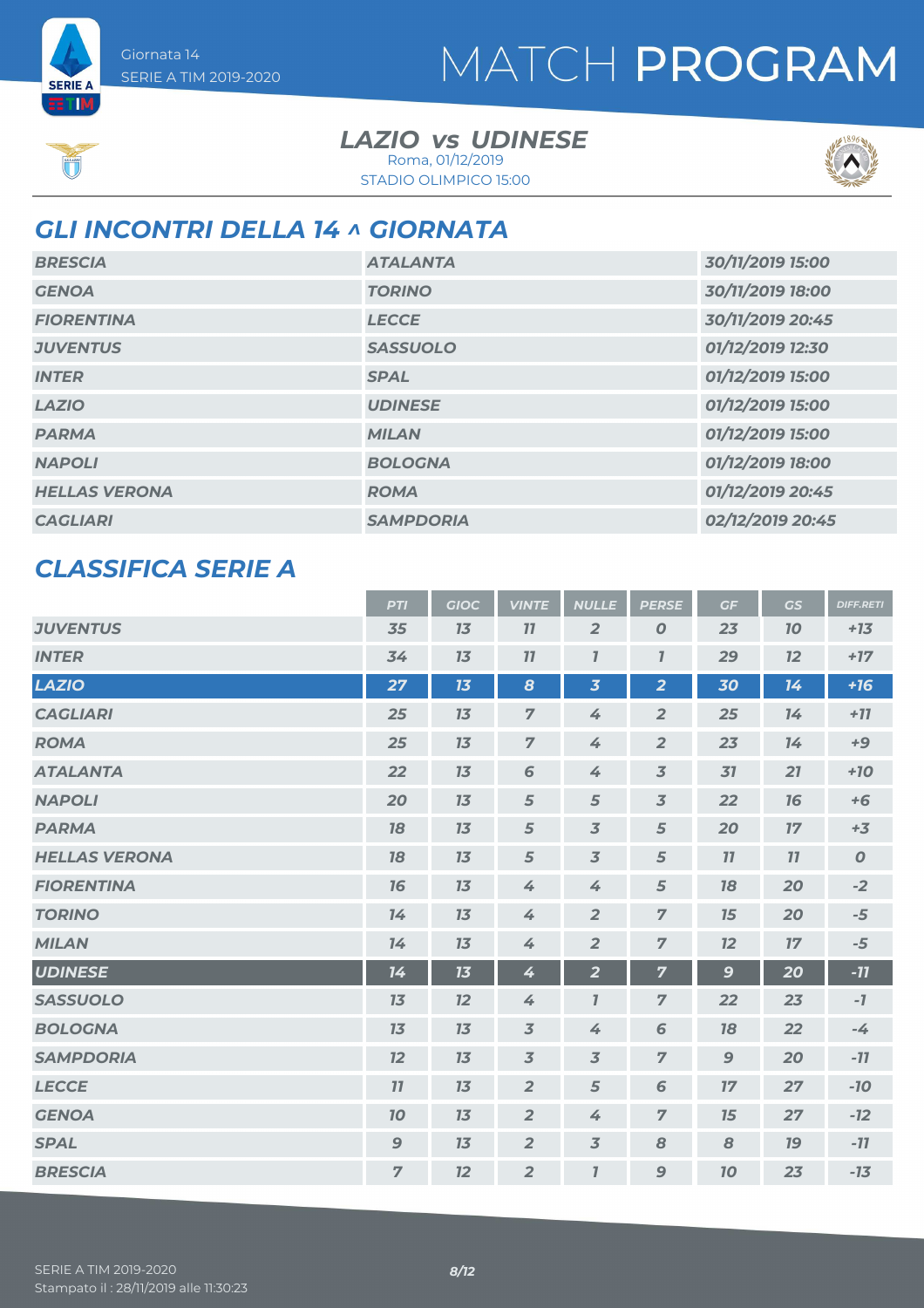**SERIE A ETM** 

# MATCH PROGRAM

#### *LAZIO UDINESE vs* STADIO OLIMPICO 15:00 Roma, 01/12/2019



## *CLASSIFICA GIOCATORI*

| <b>RANKING MARCATORI</b> | <b>Gol(Rigore)</b>    |
|--------------------------|-----------------------|
| <b>C. IMMOBILE</b>       | $\textsf{LAZ}$ 15 (5) |
| R. LUKAKU                | <b>INT 10(3)</b>      |
| 3 L. MURIEL              | $ATA \vert 8(3)$      |
| 4 D. BERARDI             | SAS 7(0)              |
| 4 A. BELOTTI             | <b>TOR</b> 7(4)       |
| 4 JOAO PEDRO             | CAG 7 (2)             |
| <b>7 D. ZAPATA</b>       | ATA 6 (0)             |
| <b>7 F. CAPUTO</b>       | 6(0)<br><b>SAS</b>    |
| J. CORREA                | LAZ I<br>6 (O)        |
| <b>E. DZEKO</b>          | <b>ROM</b><br>6 (O)   |

## *CLASSIFICA SQUADRE*

| <b>RANKING SQUADRE</b>         | <b>Gol - Media Gol</b>  |
|--------------------------------|-------------------------|
| <b>ATALANTA</b>                | $\overline{31}$<br>2.38 |
| <b>LAZIO</b>                   | 2.31<br>30              |
| <b>INTER</b>                   | 29<br>2.23              |
| <b>CAGLIARI</b>                | <b>1.92</b>             |
| <b>JUVENTUS</b>                | 1.77                    |
| <b>ROMA</b><br>5               | 1.77<br>23              |
| <b>NAPOLI</b>                  | <b>7.69</b>             |
| <b>SASSUOLO</b>                | 1.83<br>22              |
| <b>PARMA</b><br>$\mathbf{C}$   | 20<br>1.54              |
| <b>BOLOGNA</b><br>70           | 18<br>1.38              |
| <b>FIORENTINA</b><br><b>10</b> | 18<br>1.38              |
| <b>LECCE</b>                   | 1.31                    |
| <b>GENOA</b>                   | 1.15                    |
| <b>TORINO</b><br>13            | 1.15<br>75              |
| <b>15 MILAN</b>                | 0.92<br>12              |
| <b>HELLAS VERONA</b><br>16     | $\overline{1}$<br>0.85  |
| <b>BRESCIA</b><br>17           | 0.83<br>70              |
| <b>SAMPDORIA</b><br>18         | $\mathbf{C}$<br>0.69    |
| <b>UDINESE</b><br><b>18</b>    | 0.69<br>$\mathbf{C}$    |
| 20 SPAL                        | 0.62<br>8               |

|                | <b>RANKING SQUADRE</b> | Tot Tiri - In Porta - Fuori |                       |    |
|----------------|------------------------|-----------------------------|-----------------------|----|
|                | <b>ATALANTA</b>        |                             | 195   109             | 86 |
|                | <b>LAZIO</b>           | <b>170</b>                  | <b>106</b>            | 64 |
|                | <b>NAPOLI</b>          | <b>168</b>                  | 92                    | 76 |
| 4              | <b>JUVENTUS</b>        | 159                         | g<br>O                | 69 |
| 5              | <b>ROMA</b>            | <b>153</b>                  | 81                    | 72 |
| 6              | <b>BOLOGNA</b>         | 147                         | 73                    | 74 |
| 7              | <b>INTER</b>           | 145                         | 92                    | 53 |
| 8              | <b>FIORENTINA</b>      | 140                         |                       | 67 |
| $\mathcal{G}$  | <b>MILAN</b>           | 134                         | 63                    | 71 |
| <b>10</b>      | <b>LECCE</b>           | 133                         | 66                    | 67 |
| $\overline{1}$ | <b>GENOA</b>           | <b>129</b>                  | 66                    | 63 |
| כו             | <b>SAMPDORIA</b>       | 127                         | 60                    | 67 |
| 73             | <b>PARMA</b>           | 125                         | 66                    | 59 |
| 14             | <b>SASSUOLO</b>        | <b>120</b>                  | 51                    | 49 |
| 15             | <b>CAGLIARI</b>        | <b>116</b>                  | 60                    | 56 |
| 7<br>6         | <b>UDINESE</b>         | <b>112</b>                  | 58                    | 54 |
|                | <b>HELLAS VERONA</b>   | זוז                         | 6<br>$\boldsymbol{0}$ | 51 |
| 17             | <b>SPAL</b>            | 111                         | 50                    | 67 |
| 19             | <b>TORINO</b>          | <b>108</b>                  | 57                    | 57 |
|                | <b>20 BRESCIA</b>      | 81                          | 40                    | 41 |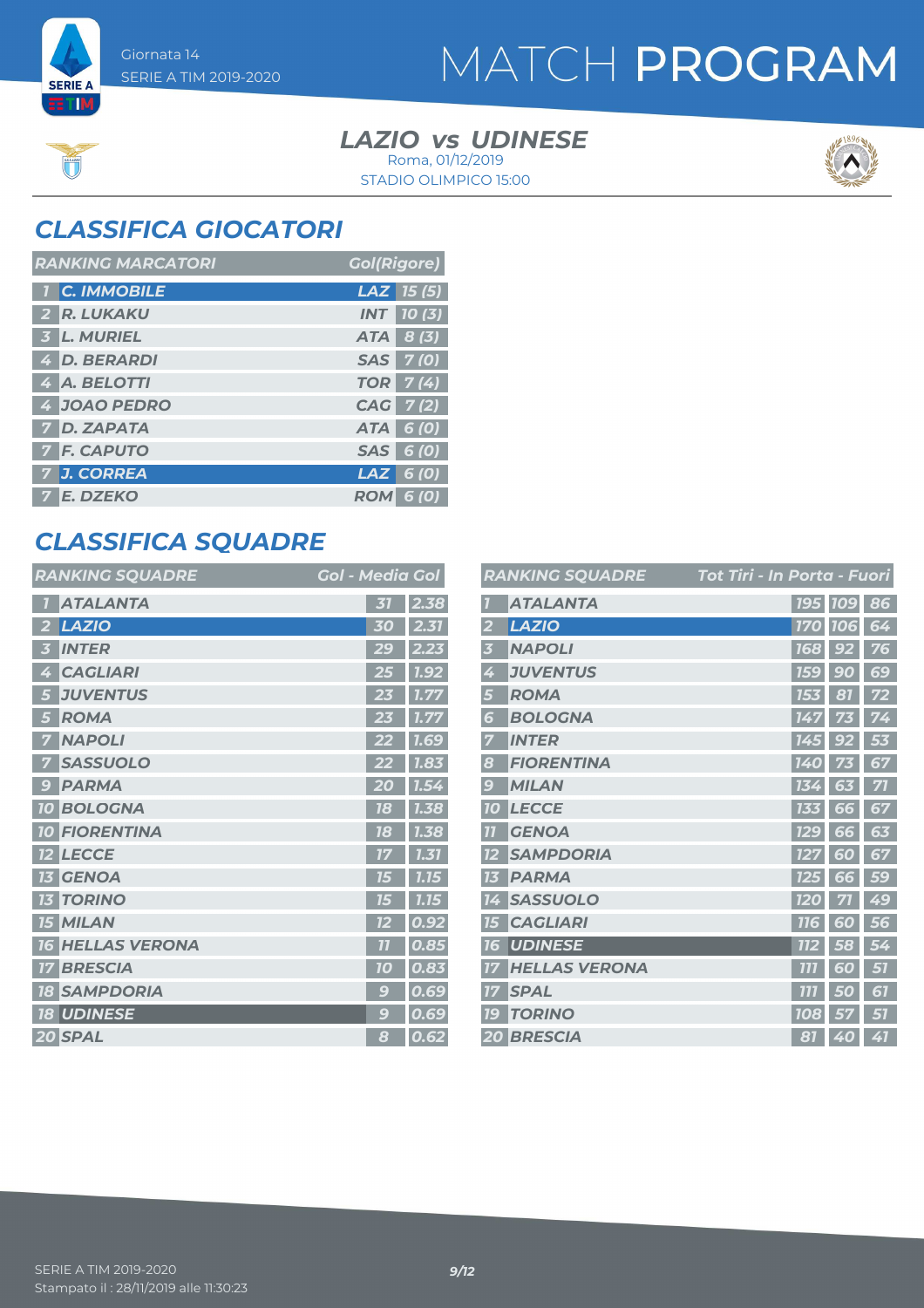

**SERIE A ETIM** 

# MATCH PROGRAM

### *LAZIO UDINESE vs*





|                  | בתשמש טיוויוויוריו      | <b>TOOIOG</b>   |
|------------------|-------------------------|-----------------|
| $\overline{1}$   | LAZIO                   | 24              |
| -2               | <b>ATALANTA</b>         | $\overline{20}$ |
| $\overline{3}$   | <b>NAPOLI</b>           | 17              |
| 4                | <b>INTER</b>            | 16              |
| 5                | <b>PARMA</b>            | 15              |
| 5                | <b>SASSUOLO</b>         | 15              |
| 7                | <b>JUVENTUS</b>         | 7 <sub>3</sub>  |
| $\boldsymbol{8}$ | <b>FIORENTINA</b>       | 12              |
| $\boldsymbol{8}$ | <b>ROMA</b>             | 12              |
|                  | <b>10 CAGLIARI</b>      | 77              |
|                  | <b>11 BOLOGNA</b>       | 10              |
|                  | <b>11 GENOA</b>         | 10              |
|                  | <b>13 TORINO</b>        | 8               |
|                  | 14 LECCE                | 7               |
|                  | <b>14 UDINESE</b>       | 7               |
|                  | <b>16 BRESCIA</b>       | 6               |
|                  | <b>16 MILAN</b>         | 6               |
|                  | <b>16 SPAL</b>          | 6               |
|                  | <b>19 HELLAS VERONA</b> | 5               |
|                  | <b>20 SAMPDORIA</b>     | 4               |

*RANKING SQUADRE Assist*

|                          | <b>RANKING SQUADRE</b>  | Passaggi riusciti - % * |     |    |
|--------------------------|-------------------------|-------------------------|-----|----|
|                          | <b>NAPOLI</b>           |                         | 495 | 86 |
| $\overline{2}$           | <b>JUVENTUS</b>         |                         | 488 | 86 |
| $\overline{\mathbf{3}}$  | <b>SASSUOLO</b>         |                         | 478 | 86 |
| 4                        | <b>INTER</b>            |                         | 456 | 84 |
| 5                        | <b>ATALANTA</b>         |                         | 444 | 84 |
| 6                        | <b>MILAN</b>            |                         | 441 | 85 |
| 7                        | <b>LAZIO</b>            |                         | 420 | 83 |
| 8                        | <b>ROMA</b>             |                         | 407 | 84 |
| $\overline{\mathcal{L}}$ | <b>GENOA</b>            |                         | 399 | 83 |
| 10                       | <b>BOLOGNA</b>          |                         | 397 | 82 |
| 77                       | <b>FIORENTINA</b>       |                         | 373 | 82 |
|                          | <b>12 UDINESE</b>       |                         | 330 | 79 |
|                          | <b>13 TORINO</b>        |                         | 324 | 79 |
|                          | 14 LECCE                |                         | 323 | 81 |
|                          | <b>15 HELLAS VERONA</b> |                         | 312 | 76 |
|                          | <b>16 SPAL</b>          |                         | 308 | 79 |
|                          | <b>17 CAGLIARI</b>      |                         | 300 | 77 |
|                          | <b>18 SAMPDORIA</b>     |                         | 297 | 75 |
|                          | <b>19 PARMA</b>         |                         | 291 | 78 |
|                          | <b>20 BRESCIA</b>       |                         | 276 | 74 |

\* Valori medi per partita.

| <b>RANKING SQUADRE</b>  | Passaggi Chiave*        | <b>RANKING SQUADRE</b> | Recuperi* |
|-------------------------|-------------------------|------------------------|-----------|
| 1 LAZIO                 | 5                       | <b>T HELLAS VERONA</b> | 99        |
| 2 NAPOLI                | 5                       | 2 PARMA                | 96        |
| <b>3 JUVENTUS</b>       | 5                       | 3 CAGLIARI             | 94        |
| 4 ATALANTA              | 5                       | <b>UDINESE</b><br>4    | 93        |
| <b>5 INTER</b>          | 4                       | <b>5 INTER</b>         | 87        |
| <b>6 ROMA</b>           | 4                       | <b>6 BRESCIA</b>       | 86        |
| <b>7 FIORENTINA</b>     | 3                       | <b>7 ATALANTA</b>      | 85        |
| 7 MILAN                 | 3                       | <b>8 TORINO</b>        | 85        |
| <b>9 CAGLIARI</b>       | 3                       | <b>9 BOLOGNA</b>       | 85        |
| <b>10 BOLOGNA</b>       | 3                       | <b>10 FIORENTINA</b>   | 84        |
| <b>TI</b> GENOA         | 3                       | <b>11 SAMPDORIA</b>    | 84        |
| <b>11 PARMA</b>         | 3                       | <b>12 MILAN</b>        | 84        |
| <b>13 HELLAS VERONA</b> | 3                       | <b>13 SPAL</b>         | 82        |
| <b>14 SASSUOLO</b>      | 3                       | <b>14 JUVENTUS</b>     | 79        |
| <b>15 TORINO</b>        | 3                       | <b>15 LAZIO</b>        | 79        |
| <b>16 LECCE</b>         | 3                       | <b>16 LECCE</b>        | 77        |
| <b>17 SAMPDORIA</b>     | 3                       | <b>17 GENOA</b>        | 75        |
| <b>18 UDINESE</b>       | $\overline{\mathbf{3}}$ | <b>18 ROMA</b>         | 74        |
| <b>19 BRESCIA</b>       | $\overline{2}$          | <b>19 SASSUOLO</b>     | 72        |
| <b>19 SPAL</b>          | $\overline{2}$          | 20 NAPOLI              | 71        |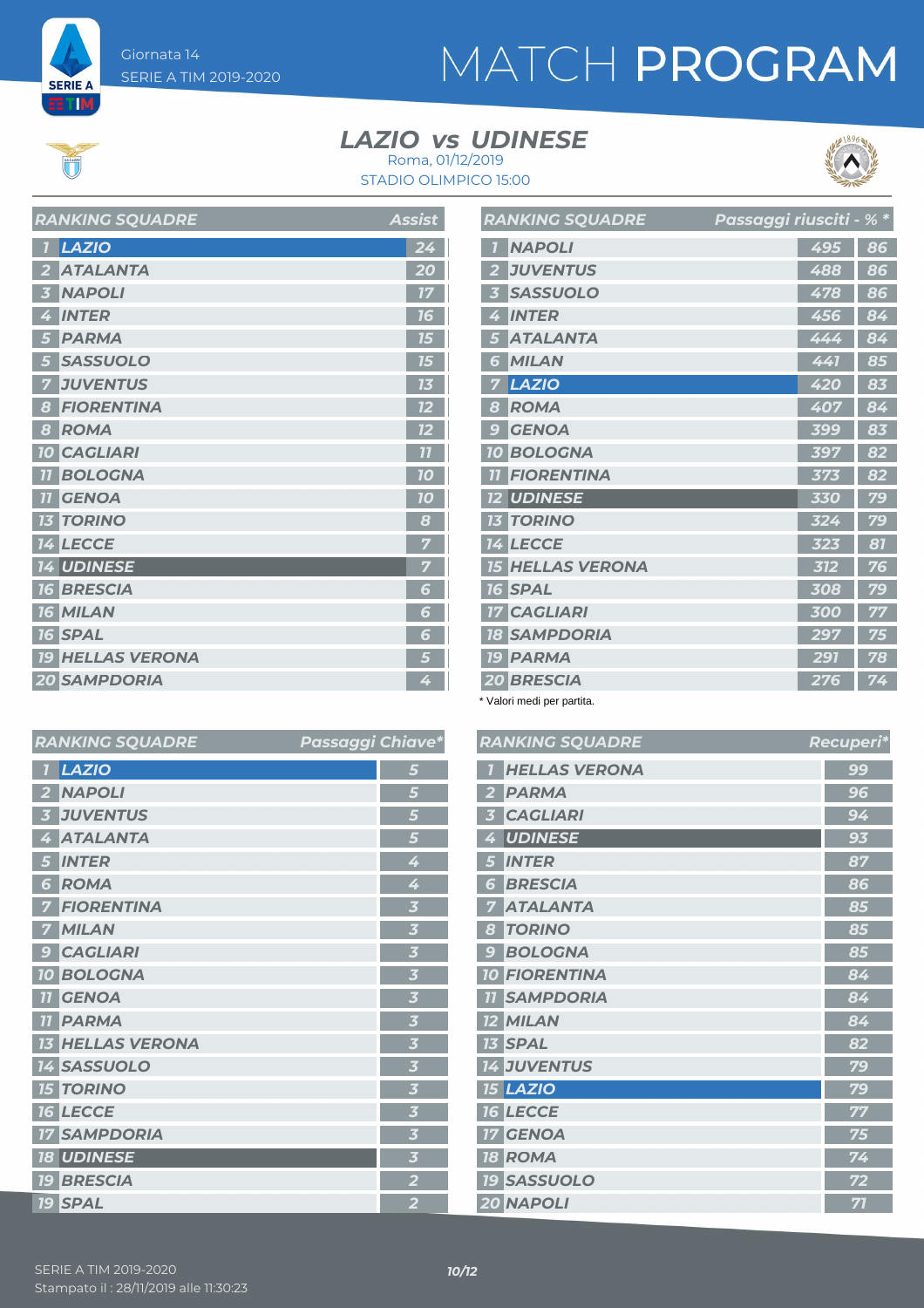

**ET M** 

# MATCH PROGRAM

### *LAZIO UDINESE vs*



STADIO OLIMPICO 15:00 Roma, 01/12/2019

| <b>RANKING SQUADRE</b> | Tot. Parate - Media |
|------------------------|---------------------|
| <b>SPAL</b>            | 55<br>4.23          |
| <b>TORINO</b>          | 4.23                |
| 2                      | 55                  |
| <b>PARMA</b>           | 55<br>4.23          |
| <b>GENOA</b>           | 4.15                |
| 4                      | 54                  |
| <b>CAGLIARI</b>        | 4.08<br>53          |
| <b>LECCE</b>           | 3.92                |
| 6                      | 51                  |
| <b>LAZIO</b>           | 50                  |
| 7                      | 3.85                |
| <b>JUVENTUS</b>        | 49                  |
| 8                      | 3.77                |
| <b>UDINESE</b>         | 49                  |
| $\mathbf{C}$           | 3.77                |
| <b>BRESCIA</b>         | 46                  |
| 10                     | 3.83                |
| <b>HELLAS VERONA</b>   | 45                  |
| 77                     | 3.46                |
| <b>SAMPDORIA</b>       | 3.38<br>44          |
| <b>MILAN</b>           | 44                  |
| 13                     | 3.38                |
| <b>BOLOGNA</b>         | 43                  |
| 14                     | 3.31                |
| <b>SASSUOLO</b>        | 40                  |
| <b>15</b>              | 3.33                |
| <b>FIORENTINA</b>      | 39                  |
| 16                     | 3                   |
| <b>ROMA</b>            | 3                   |
| 17                     | 39                  |
| <b>ATALANTA</b>        | 2.77                |
| <b>18</b>              | 36                  |
| <b>NAPOLI</b>          | 33                  |
| <b>19</b>              | 2.5                 |
| <b>20 INTER</b>        | 31<br>2.38          |

|                         | <b>RANKING SQUADRE</b> | <b>Media Km</b> |
|-------------------------|------------------------|-----------------|
| $\overline{1}$          | <b>INTER</b>           | 110.872         |
| $\overline{2}$          | <b>PARMA</b>           | 109.381         |
| $\overline{\mathbf{3}}$ | <b>JUVENTUS</b>        | 109.316         |
| 4                       | <b>LECCE</b>           | 108.945         |
| 5                       | <b>ATALANTA</b>        | 108.497         |
| 6                       | <b>HELLAS VERONA</b>   | 108.486         |
| 7                       | <b>LAZIO</b>           | 108.239         |
| 8                       | <b>FIORENTINA</b>      | 107.765         |
| 9                       | <b>BOLOGNA</b>         | 107.678         |
|                         | <b>10 SAMPDORIA</b>    | 107.475         |
| 77                      | <b>BRESCIA</b>         | 107.089         |
|                         | <b>12 SASSUOLO</b>     | 106.997         |
|                         | <b>13 SPAL</b>         | 106.852         |
|                         | 14 MILAN               | 106.705         |
|                         | <b>15 ROMA</b>         | 106.513         |
|                         | <b>16 UDINESE</b>      | 104.859         |
|                         | <b>17 CAGLIARI</b>     | 104.648         |
|                         | <b>18 NAPOLI</b>       | 103.371         |
|                         | <b>19 GENOA</b>        | 103.046         |
|                         | <b>20 TORINO</b>       | 102.432         |